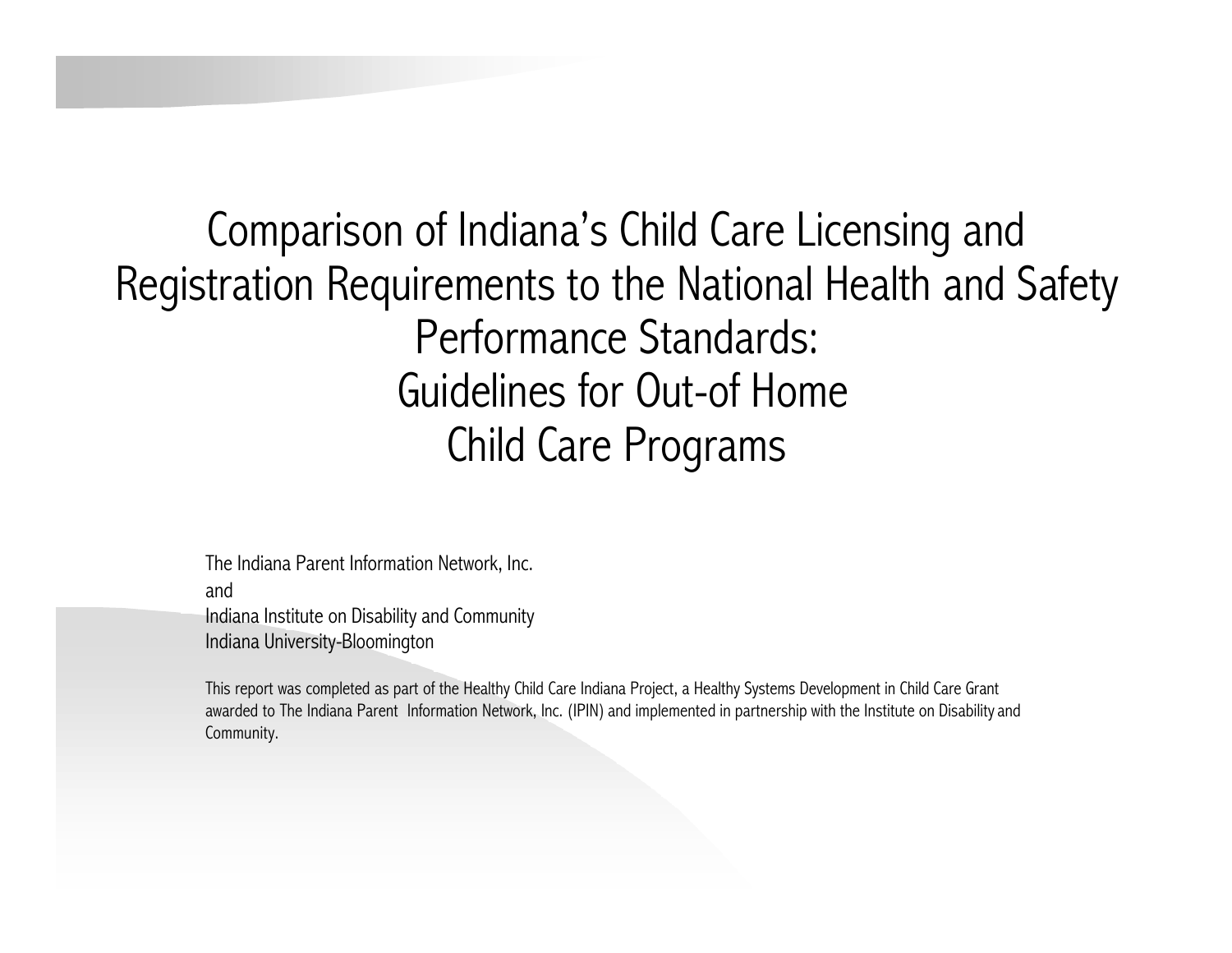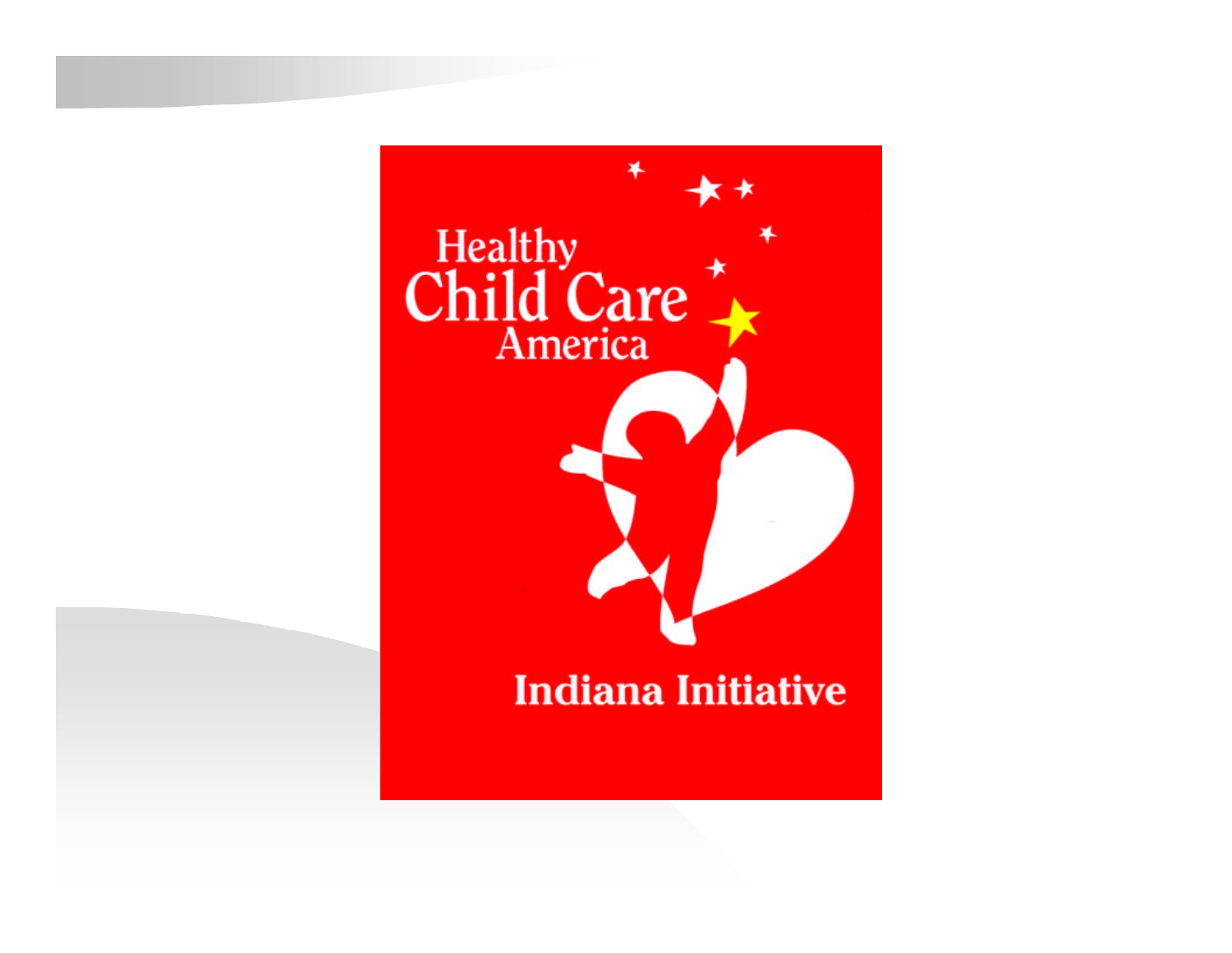### **Healthy Child Care Indiana Partners**

- $\star$  Healthy Families Indiana
- $\star$  IN Association for Child Care Resource and Referral
- $\star$  IN Association for the Education of Young Children
- $\star$  IN Association for School Age Child Care
- $\star$  IN Department of Environmental Management
- $\star$  IN Department of Health
- $\star$  IN Family and Social Services Administration
- \* IN Head Start Association
- $\star$  IN Institute on Disability and Community
- ò IN Professional Development System
- $\star$  Provider Link
- $\star$  Purdue Cooperative Extension Service
- $\star$  Riley Hospital Community Education
- $\star$  The Indiana Parent Information Network, Inc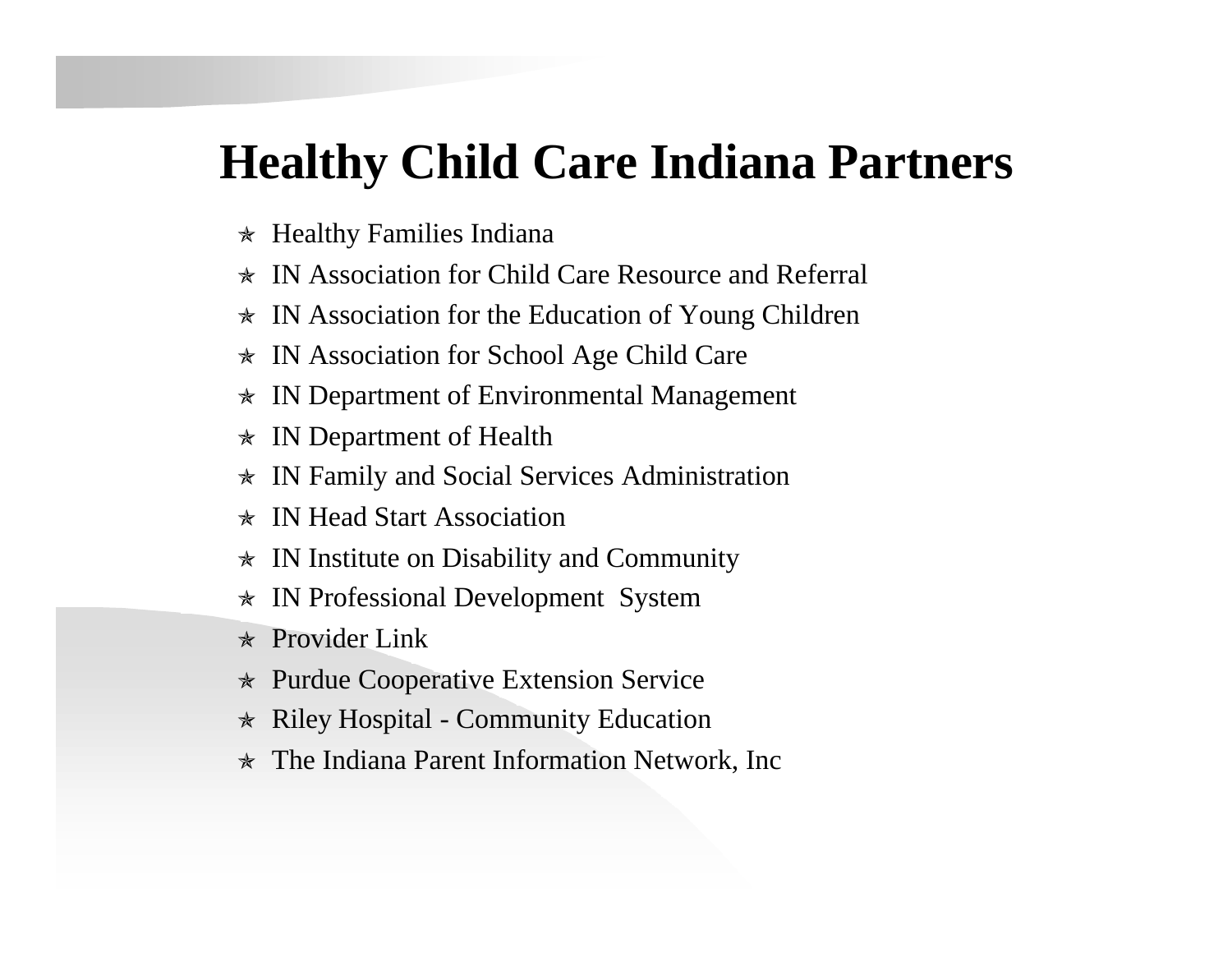## **Purposes of report**

- $\ast$  Determine degree of inclusion of national standards in Indiana's licensure requirements for centers and home child care, and registration requirements for child care ministries
- $\ast$  Encourage discussion about how to increase the level of quality of child care in Indiana through regulation and other means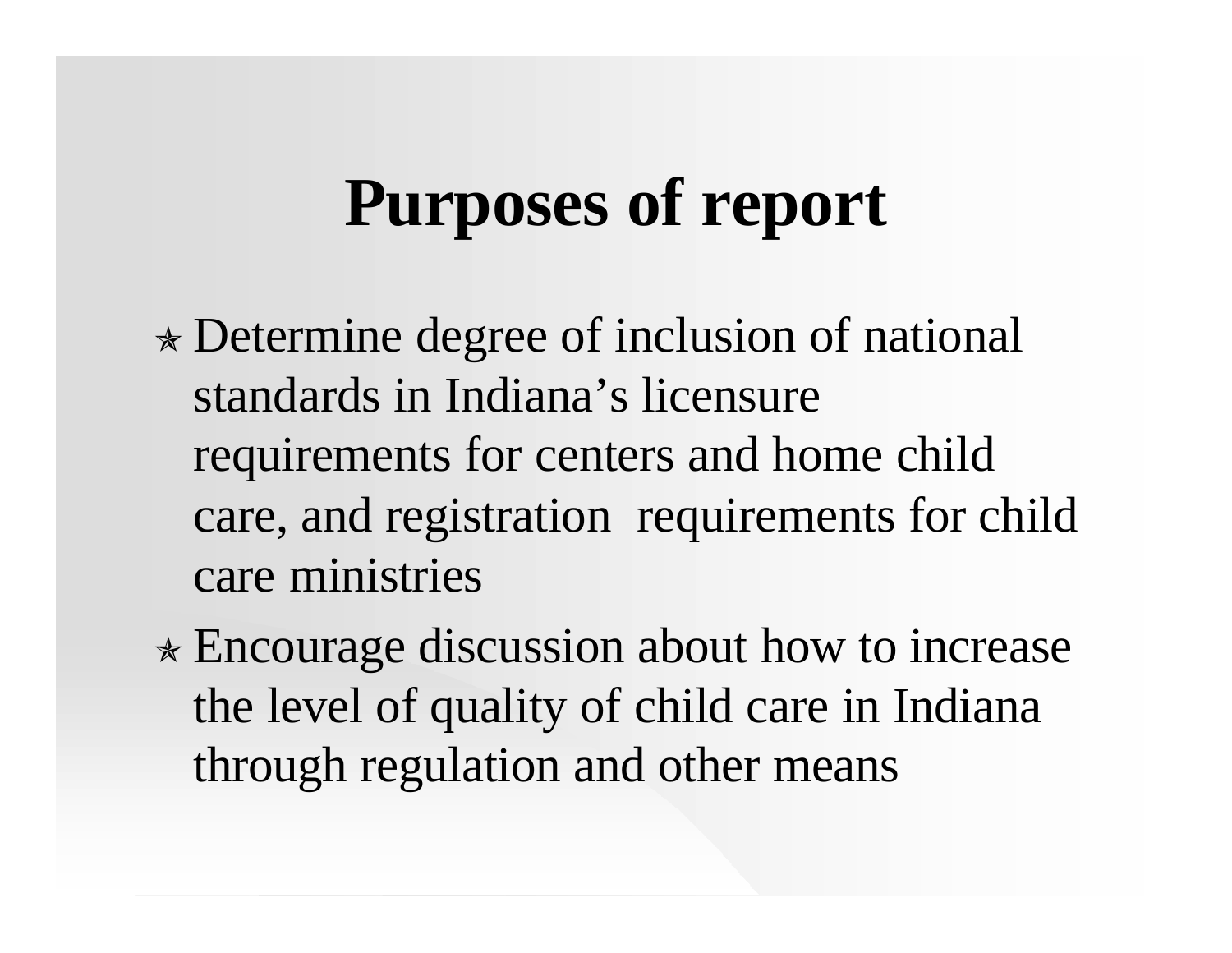## **Study methodology**

- $\ast$  Compilation of Indiana's licensure documents
- $\ast$  Attendance at orientation training
- <sup>ò</sup> Comparison of National Standards included in the Stepping Stones to Caring for Our Children to Indiana's requirements to the state documents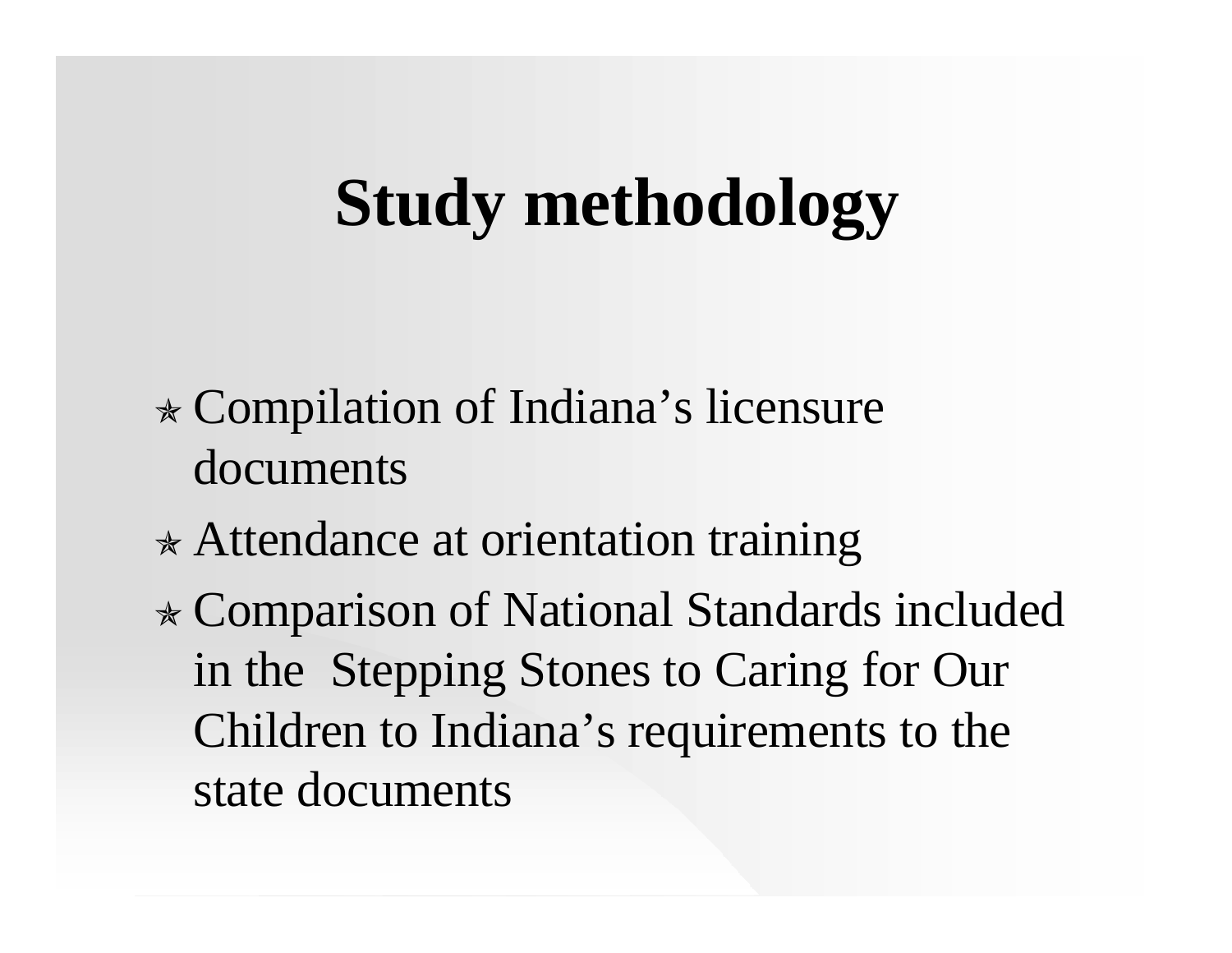# **Stepping Stones to Using Caring for our Children**

- $\ast$  Developed by the U.S. Dept. of Health and Human Services -Maternal Child Health Bureau
- $\ast$  Includes those standards most needed for the prevention of injury, illness and death in child care settings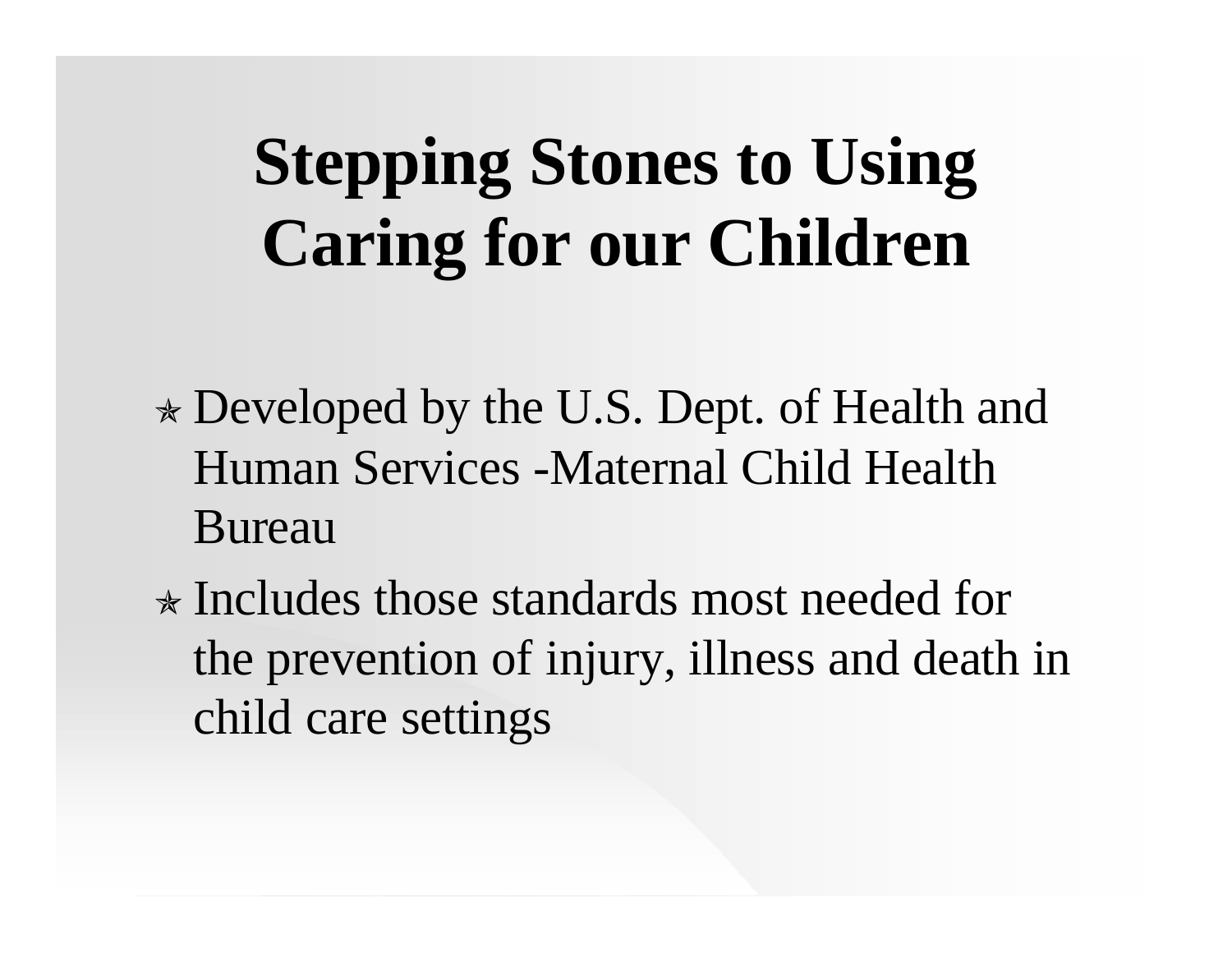## **Types of Child Care Regulated in Indiana**

- ò **Center** a nonresidential building where child care services are provided for more than four hours (but less than 24 hours) a day, for more than 10 consecutive work days.
- ò **Home -** a residential facility serving up to 12 children (Homes serving less than 6 unrelated children are licenseexempt)
- \* **Ministries** Child care operated by a church or religious organization that is exempt from federal income taxation under 501c3 of the Internal Revenue Code. **(**Ministries must be registered, or become licensed centers**)**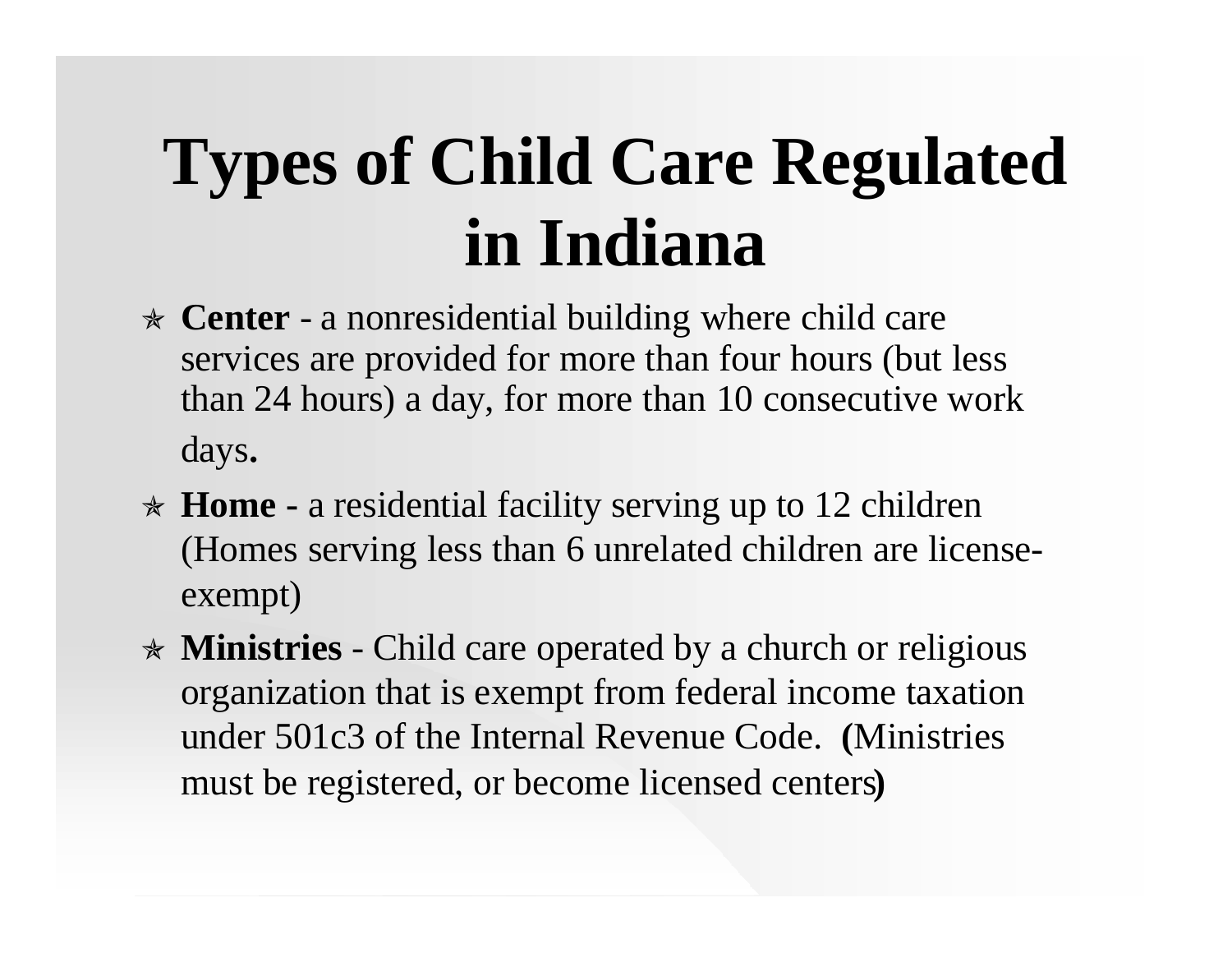## **Application of National Standards**

- $\ast$  National Standards applicable to centers used for
	- $\star$  centers
	- $\star$  ministries
- $\ast$  National Standards applicable to large family homes used for  $\star$  child care homes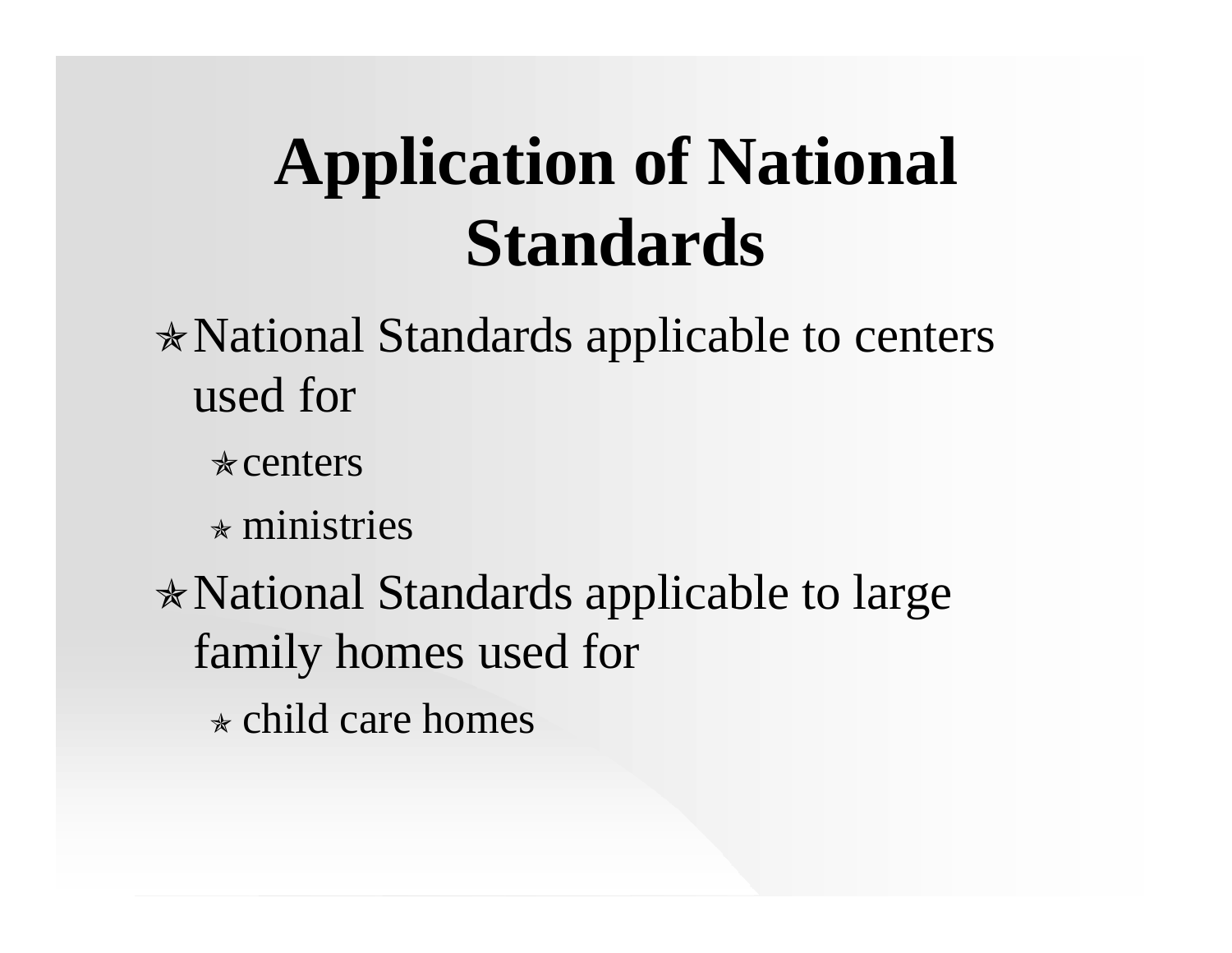# **Licensing requirements have two components**

- <sup>ò</sup> **Regulations** Specific measure blind to circumstances
	- $\star$  i.e., 35 square feet space per child
- <sup>ò</sup> **Standards -** No measurable quantification, open to interpretation
	- $\star$  i.e.,age-appropriate activities, safe surface, adequate ventilation
		- $\star$  Guidance may exist separately from requirements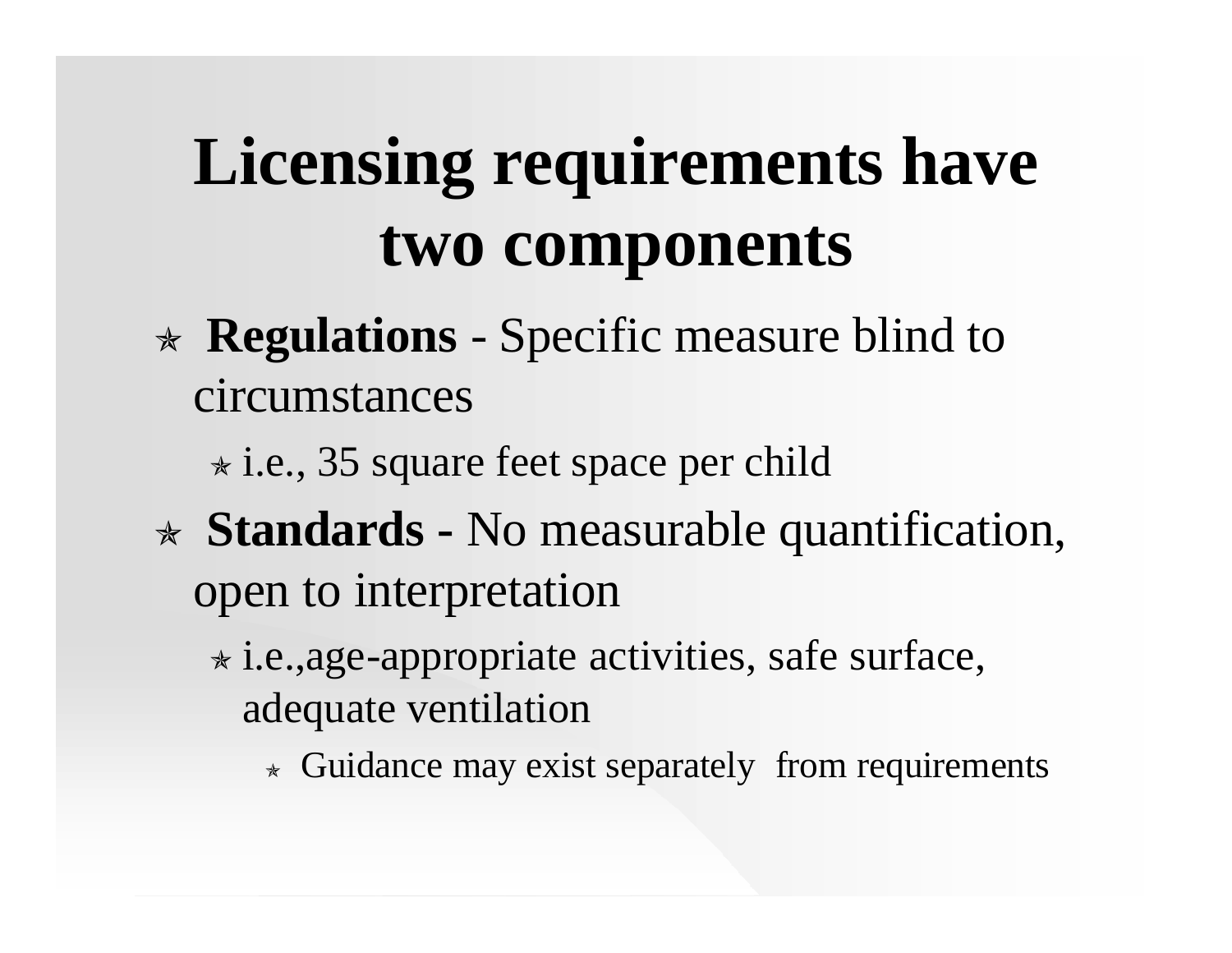## **Study Methodology**

A score of 4 to 1 was given for each National Standard, for each type of care to indicate the degree to which it was addressed by state requirements

| <b>Includes</b><br>all<br>criteria | <b>Includes</b><br>intent,<br>plus<br>elaboration | <b>Includes</b><br>Intent,<br>plus<br>mention | <b>Some</b><br>mention,<br>no<br>elaboration |
|------------------------------------|---------------------------------------------------|-----------------------------------------------|----------------------------------------------|
| <b>Standard Addressed</b>          |                                                   | <b>Standard Not Addressed</b>                 |                                              |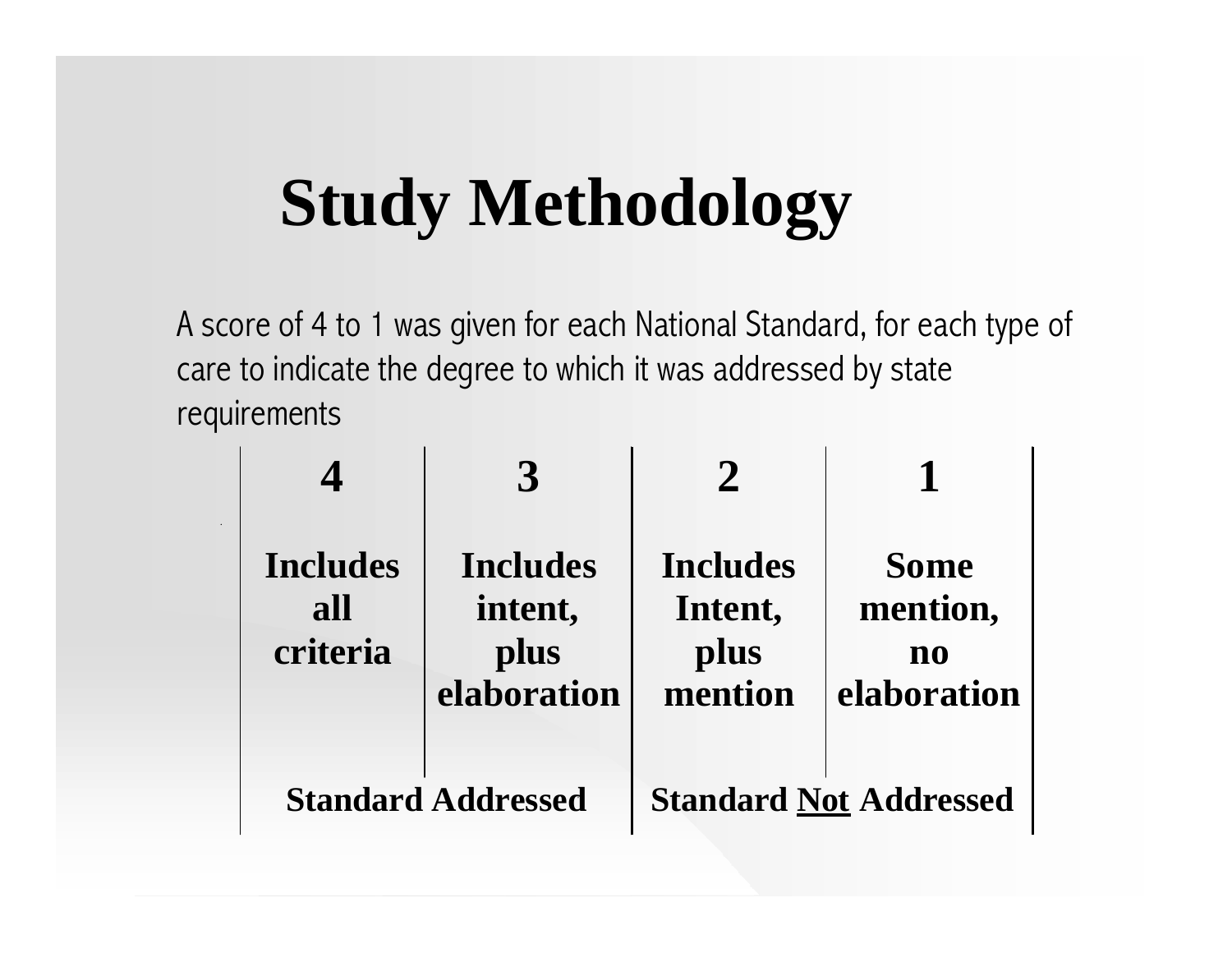## **Reports of Results**

 $\ast$  % of National Standards included at 3 or higher level

 $\ast$  9 topics outlined in National Standards - aligned most closely with areas defined in licensure

 $\ast$ Staffing

 $\ast$  Program: Activities for Health Development

 $\ast$  Program: Health Promotion and Protection

 $\ast$  Nutrition and Food Service

 $\ast$  Facilities, Supplies, Equipment, Transportation

 $\ast$ Infectious Disease

 $\ast$ Children with Special Needs

 $\ast$ Administration

 $*$  Management Plan & Statement of Services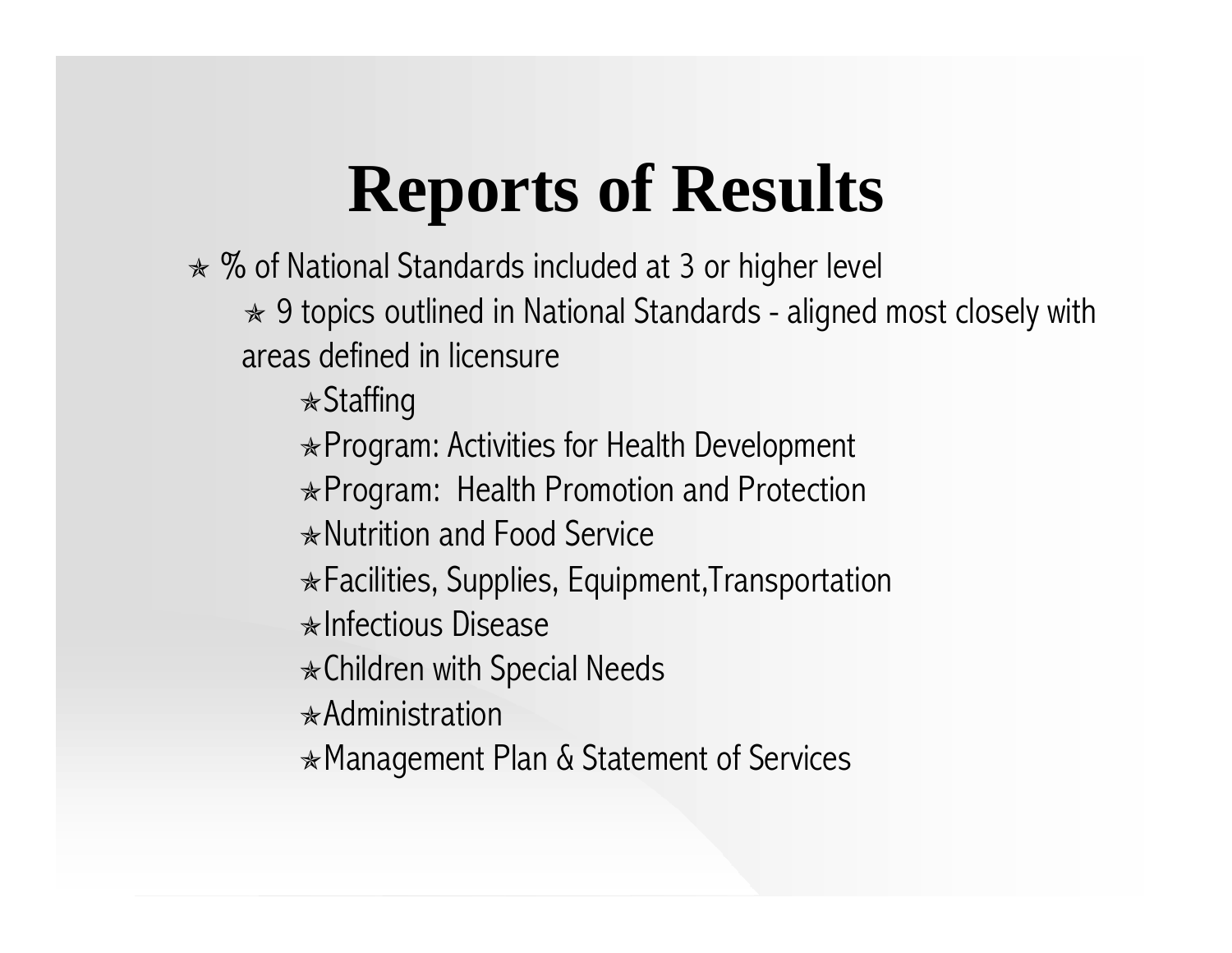## Reports of Results

ò% of National Standards included at a 3 or higher level

 $\star$  5 areas - outlined in National Standards

- $\star$  Building and Premises: Equipment Safety and Practices
- $\star$  Other Safety Polices and Practices
- $\ast$  Promoting Healthy Development: Policies/Practices/Staff Training
- $\star$  Infection Control
- ò Reportable Communicable Diseases Policies and Practices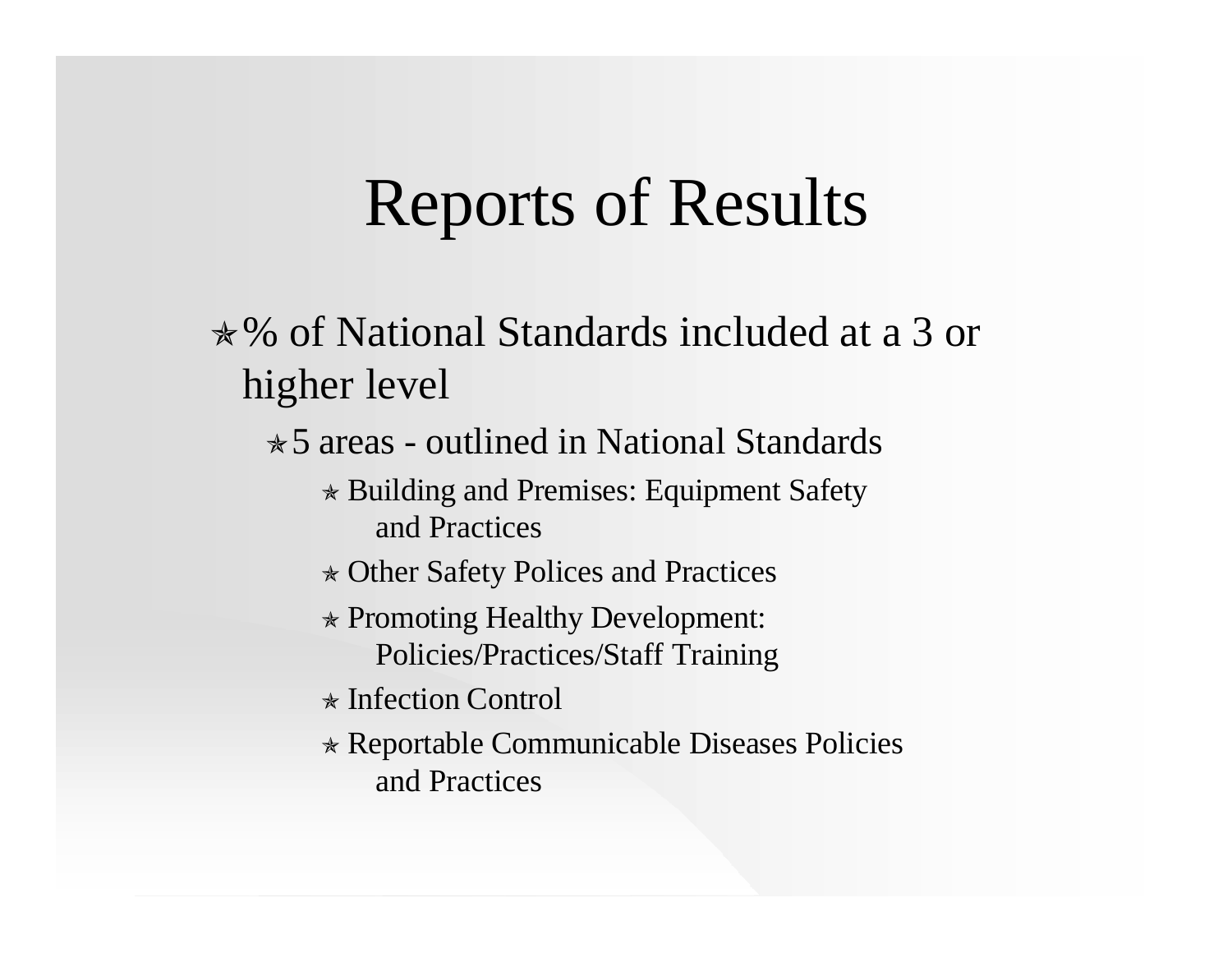### **Staffing**



- $\star$  Child:Staff Ratio and Group Size
- $\star$  Staff Qualifications
- $\star$  Training
- $\star$  Staff Health, Benefits and Evaluation
- $\star$  Health Consultants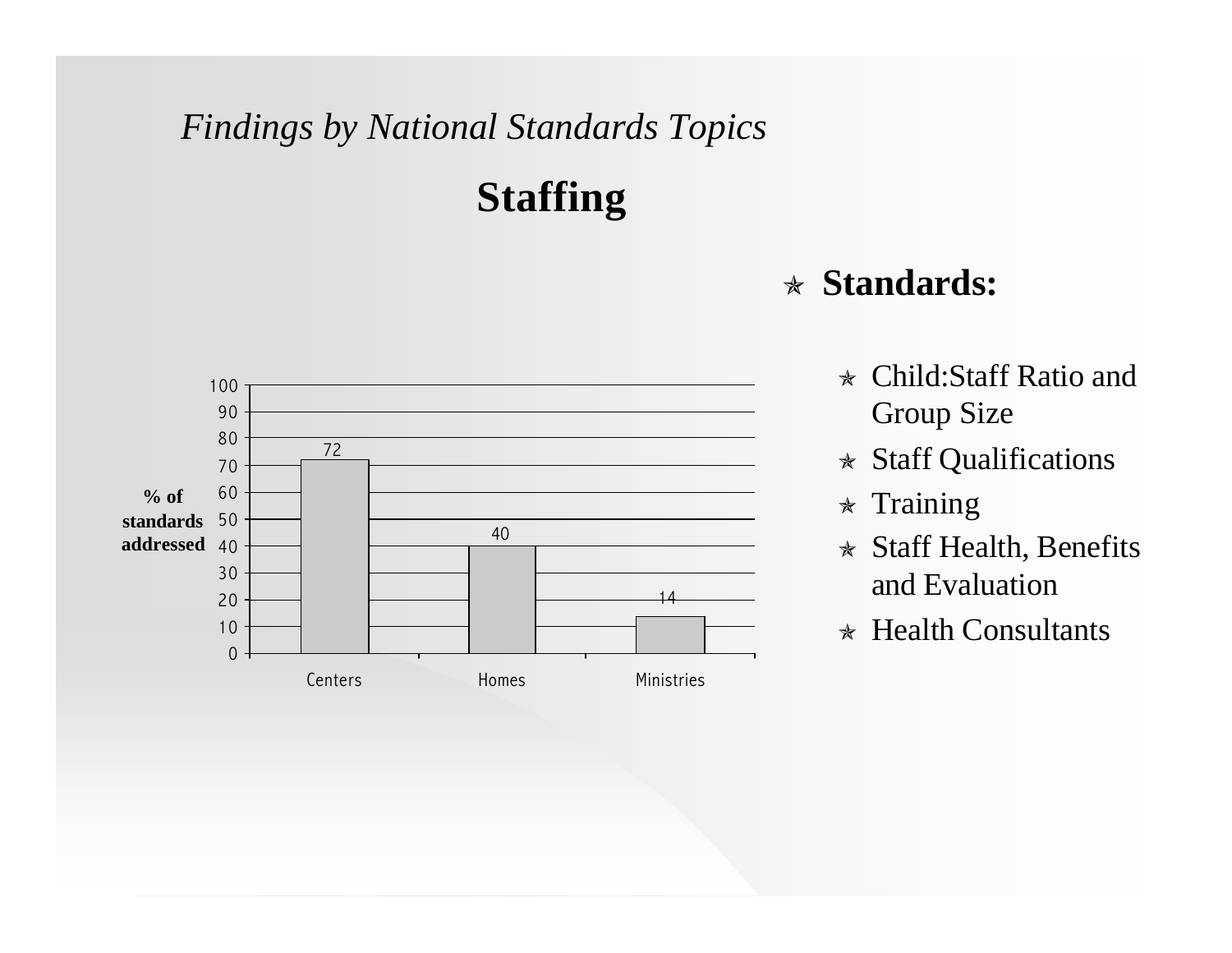### **Program: Activities for Healthy Development**



- $\ast$  Program for Developmental Activities by age group
- $\ast$  Supervision
- $\ast$  Field Trips
- $\star$  Discipline
- $\star$  Parent Relationships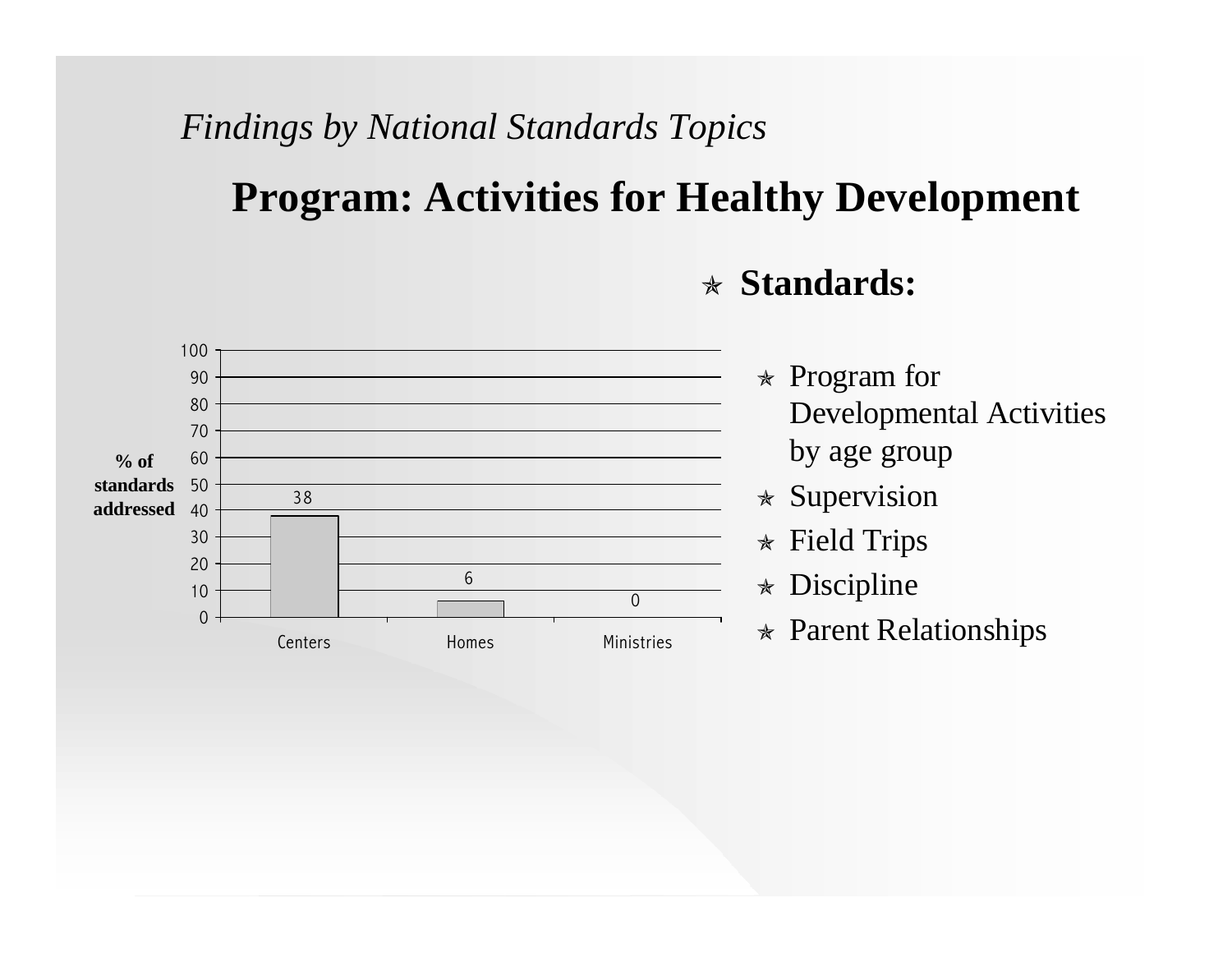### **Program: Health Protection & Health Promotion**



- $\star$  Growth data
- $\star$  Diapering and Toilet Training
- $\star$  Hygiene / Toileting Sanitation
- $\star$  Management and Prevention of Illness
- $\ast$  Emergency Procedures
- $\star$  Facilities for ill children
- $\ast$  Smoking and Prohibited Substances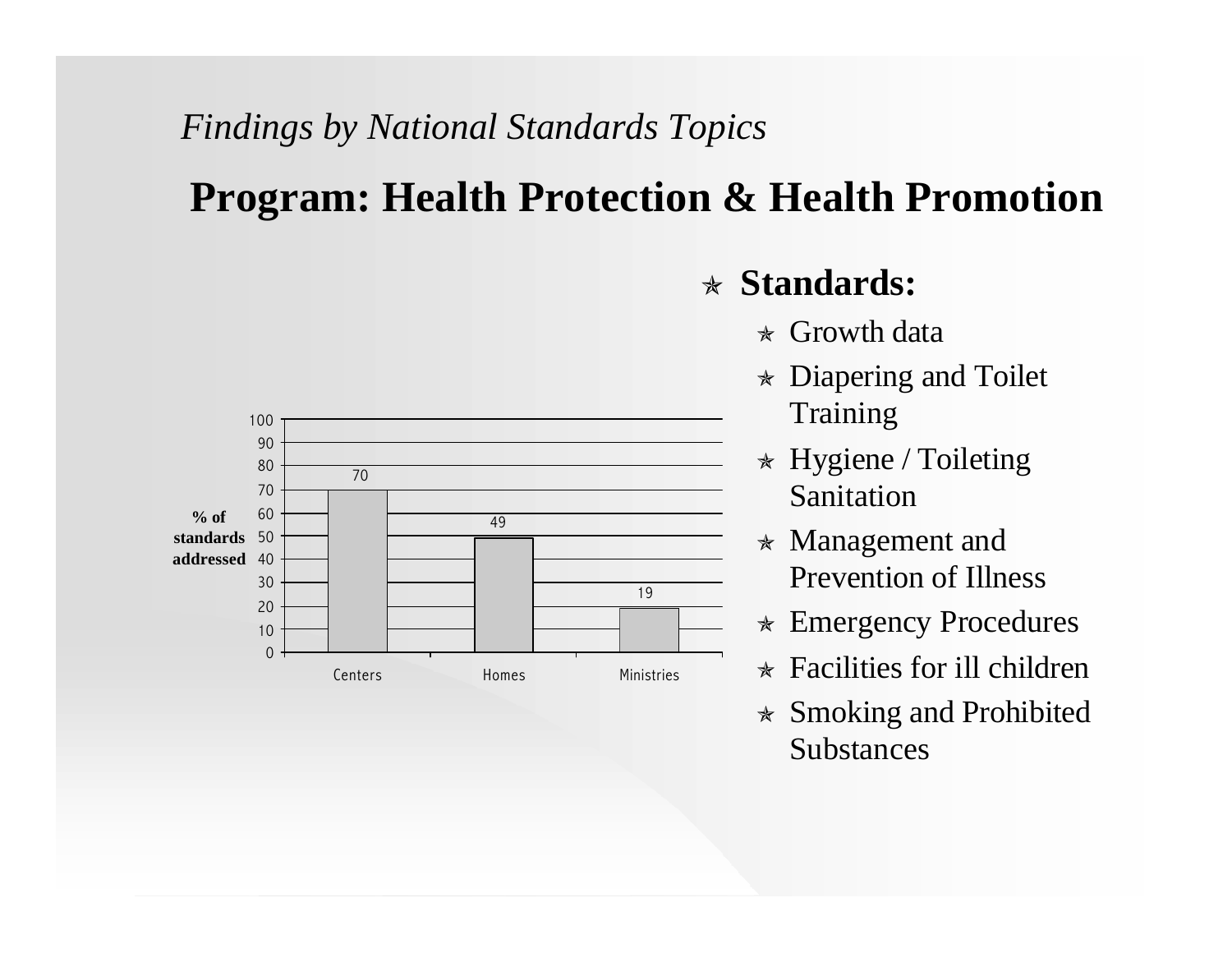### **Nutrition and Food Service**



- $\star$  Nutrition for Special Groups or Ages
- $\star$  Staffing
- $\star$  Meal Service
- $\star$  Kitchen and Equipment
- $\star$  Food Safety
- $\star$  Maintenance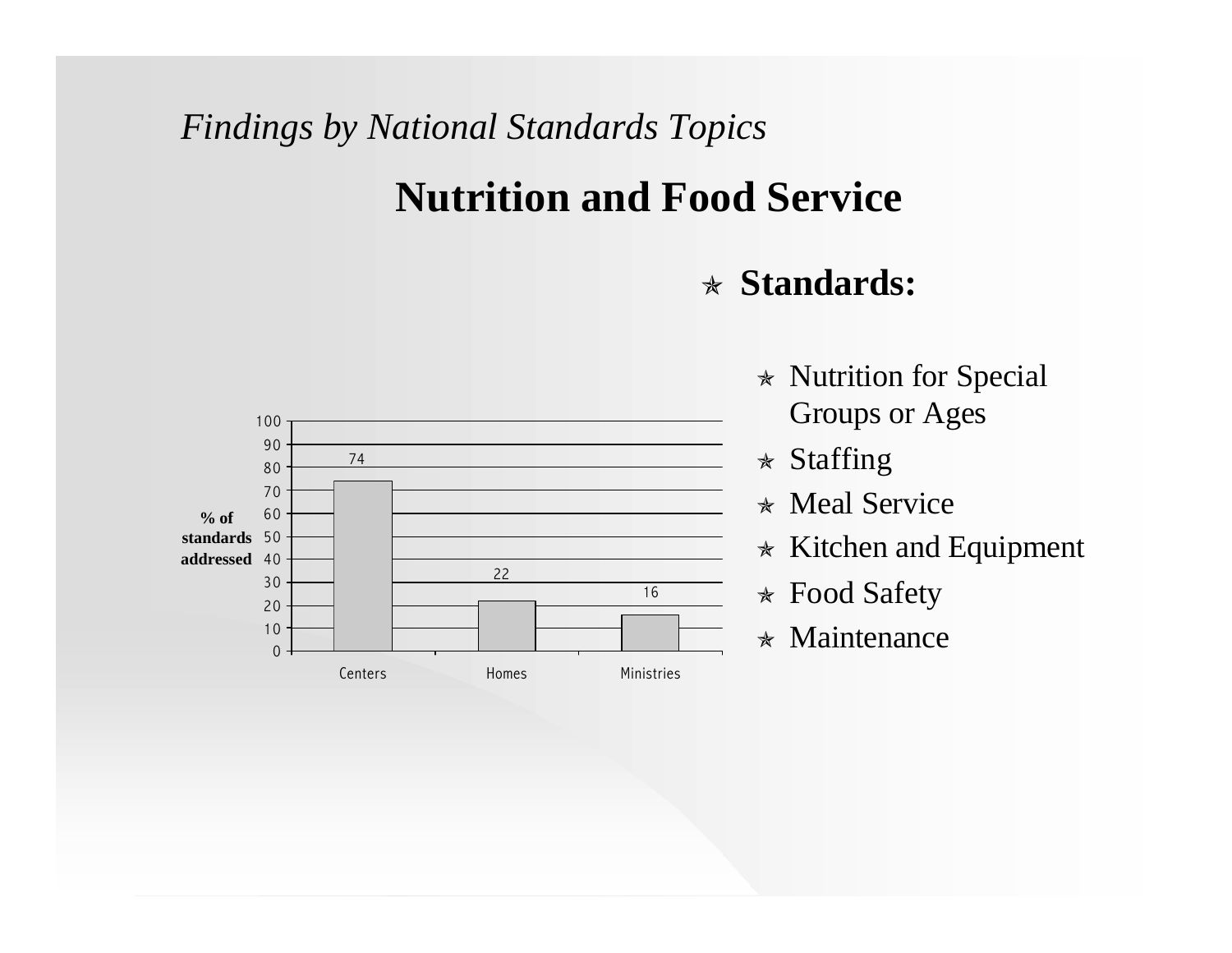### **Facilities, Supplies, Equipment & Transportation**



- $\star$  Overall Space and Equipment Requirements
- $\ast$  Requirements for Indoor Space and Equipment
- $\ast$  Playground and Outdoor Areas
- $\star$  Swimming, Wading and Water
- $\star$  Maintenance for Safety
- $\ast$  Transportation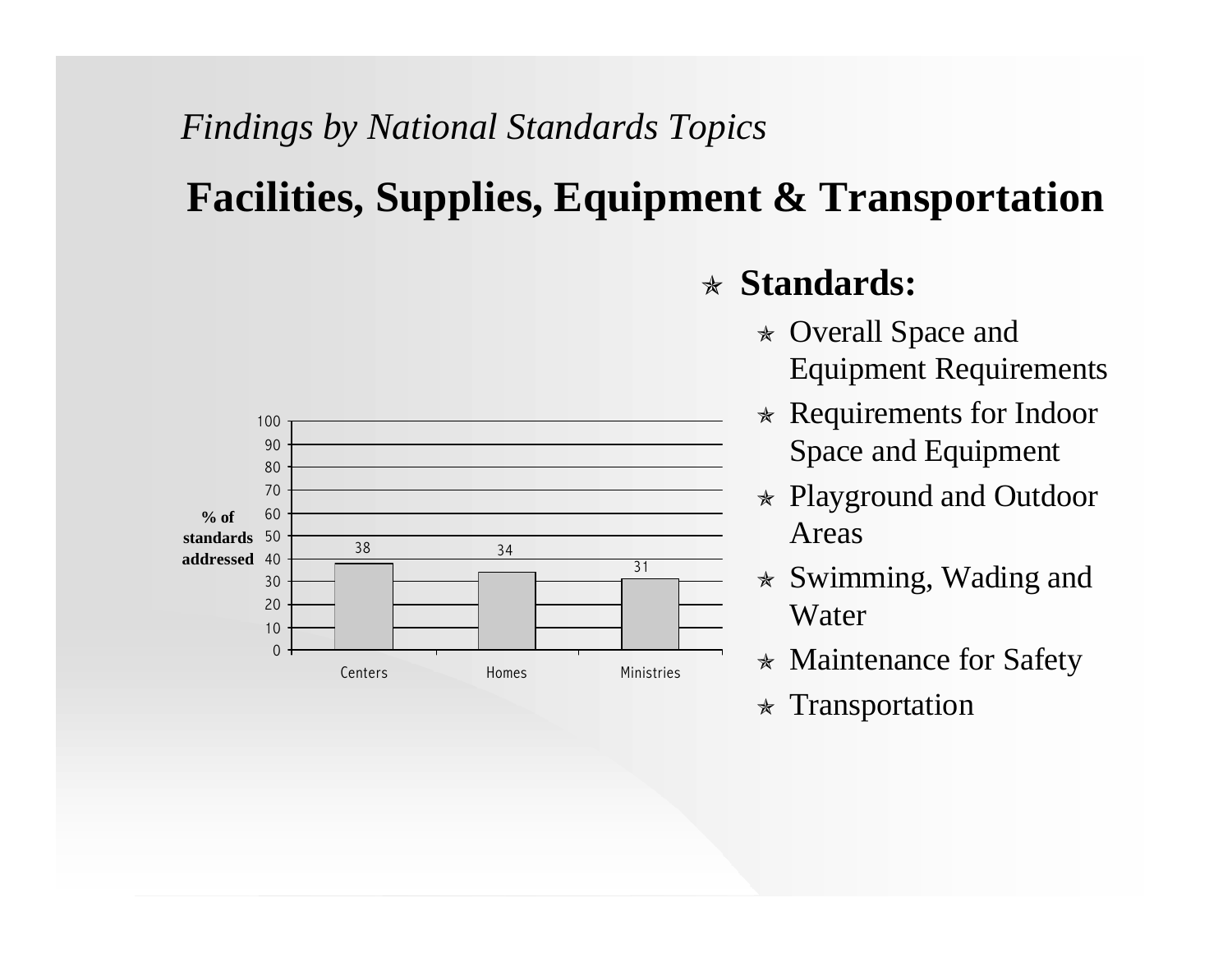### **Infectious Disease**



- $\star$  Respiratory Infections
- $\star$  Enteric and Hepatitis A Virus Infections
- $\star$  Vaccine-Preventable Disease
- ò HIV Policies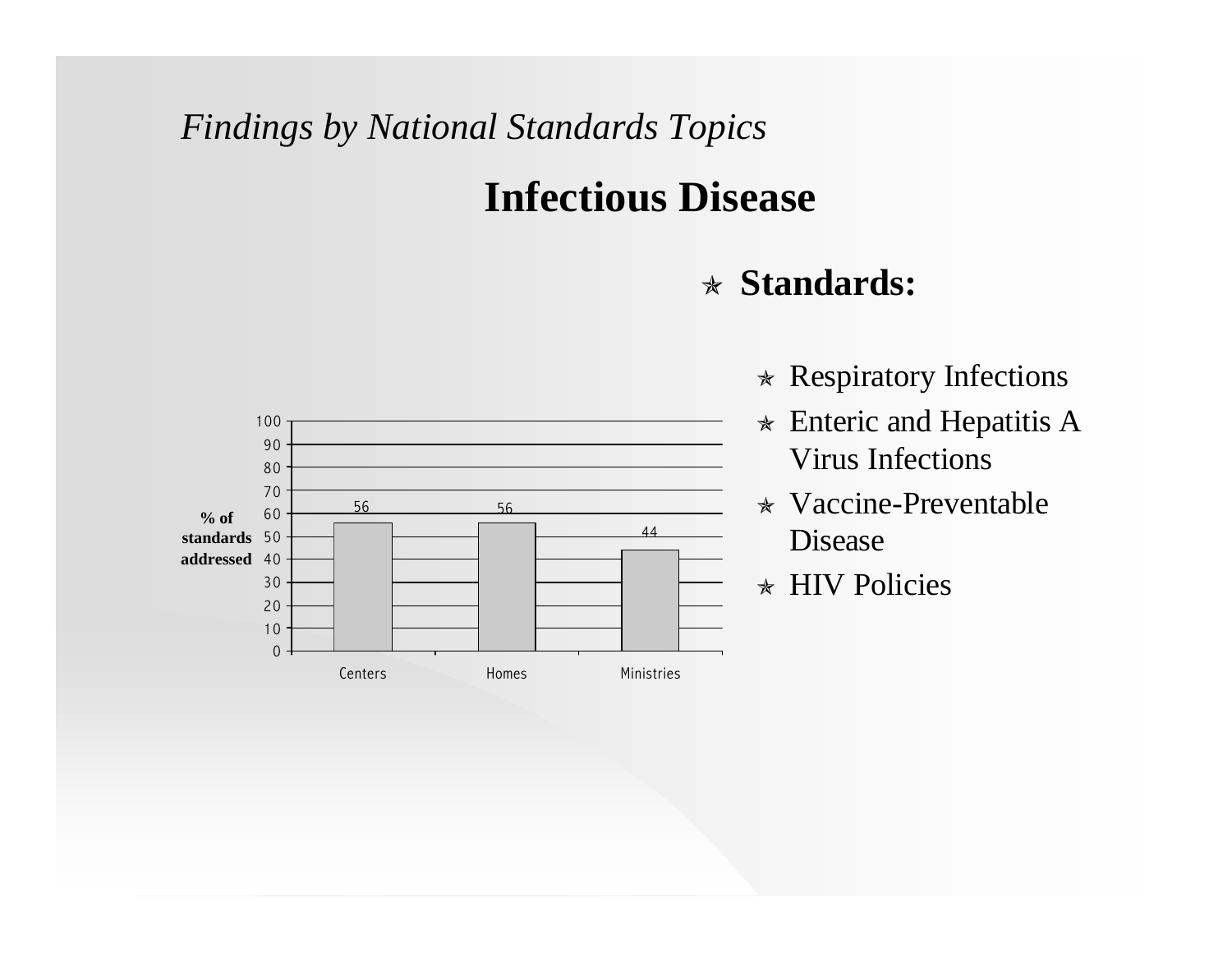### **Children with Special Needs**



- $\ast$  Integration
- $\star$  Evaluation Process Prior to Enrollment
- $\star$  Developing a Service Plan
- $\star$  Service Coordination
- $\star$  Formal / Informal Facilities Assessment
- $\star$  Special Requirements and Equipment
- $\star$  Transition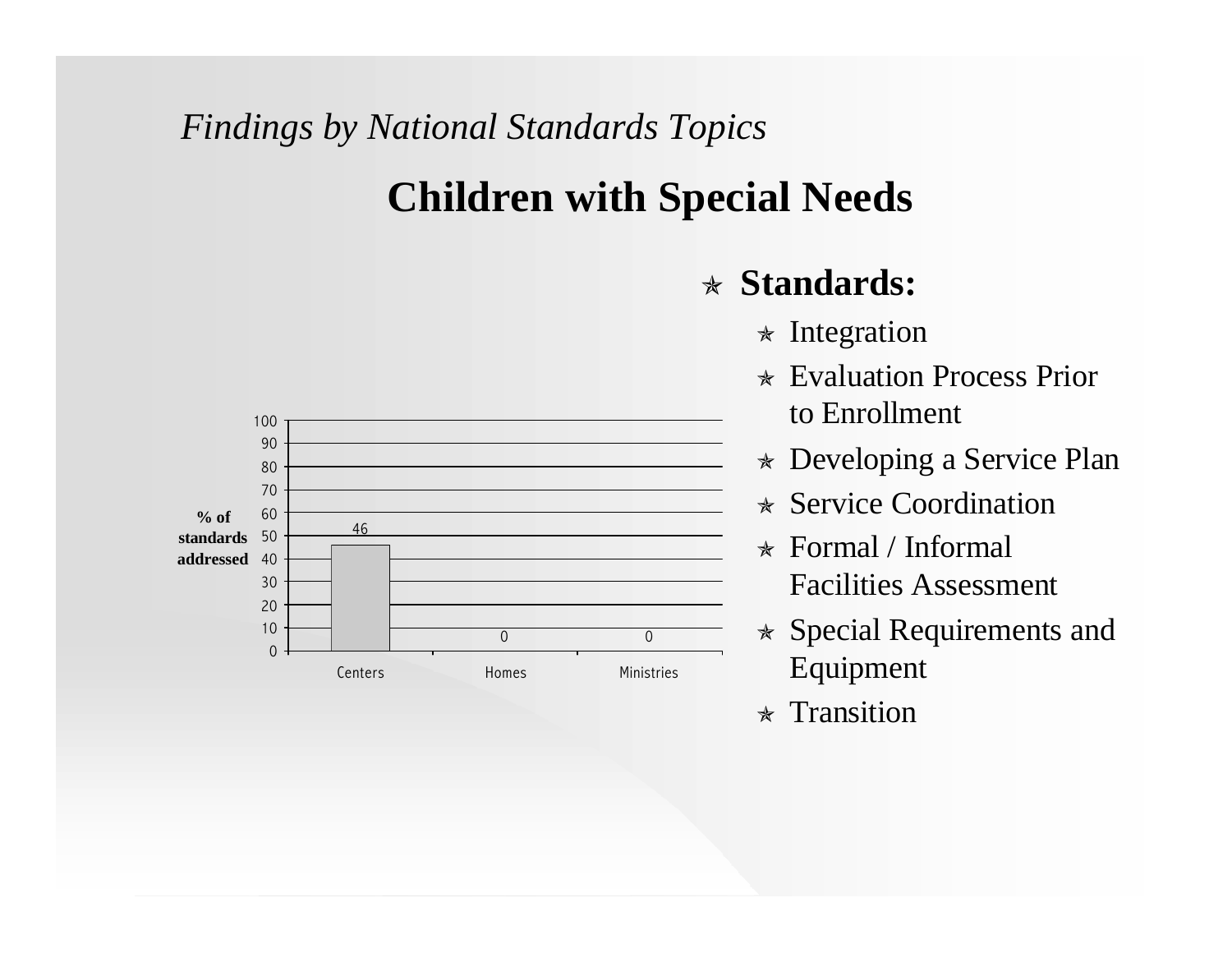### **Administration**



- $\star$  Management Plan and Statement of Services
- $\star$  Supervision and Discipline Policy
- $\star$  Health, Emergency, and Sanitation Plan
- $\star$  Training
- $\ast$  Program Development
- $\star$  Regulatory Coordination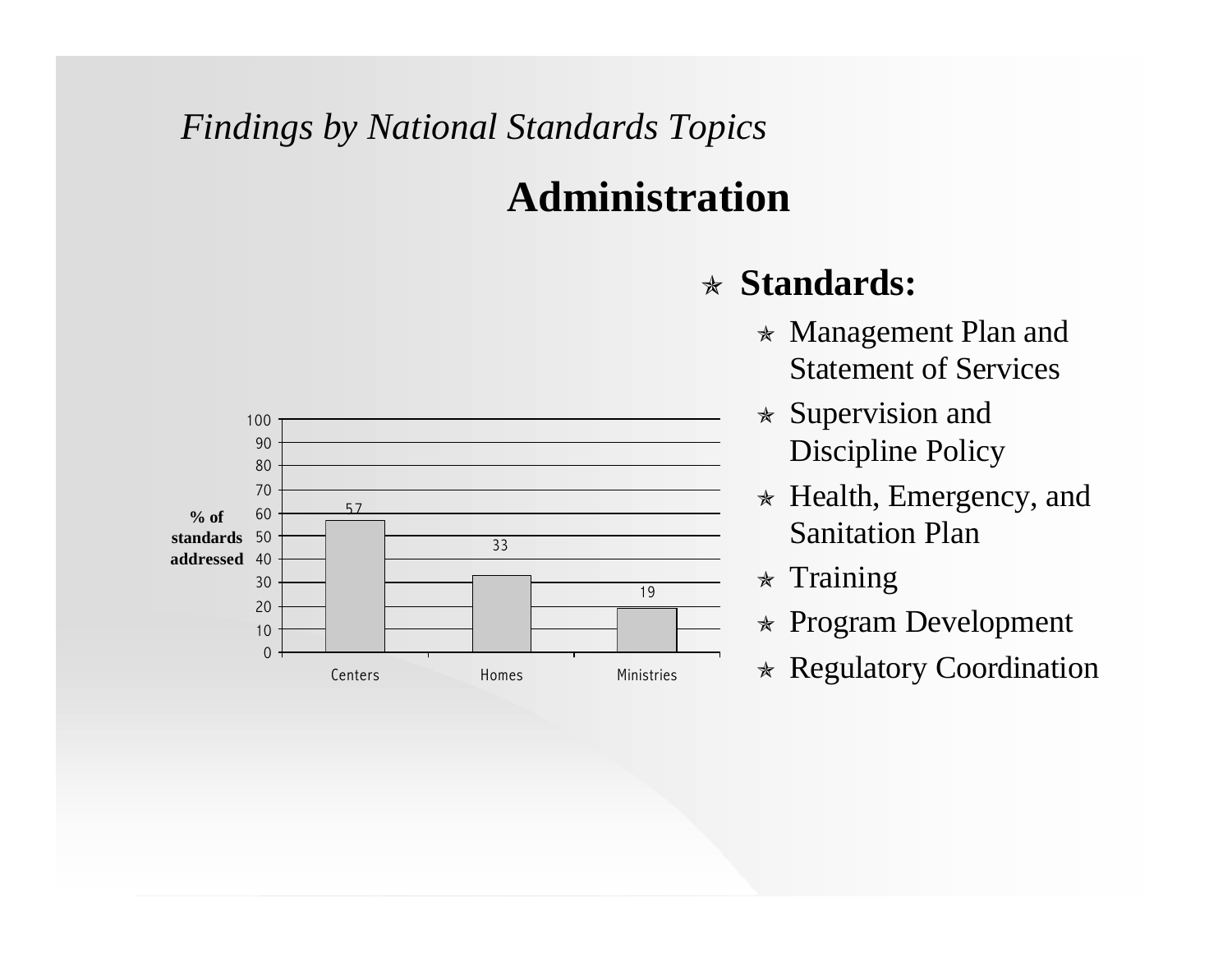### **Plans & Policies**

- $\star$  Child Records
- $\star$  Disease Related Policies
- $\star$  Training for Child Care Providers
- $\ast$  Emergency Plans
- $\star$  Infant Feeding Policies
- $\star$  Immunizations

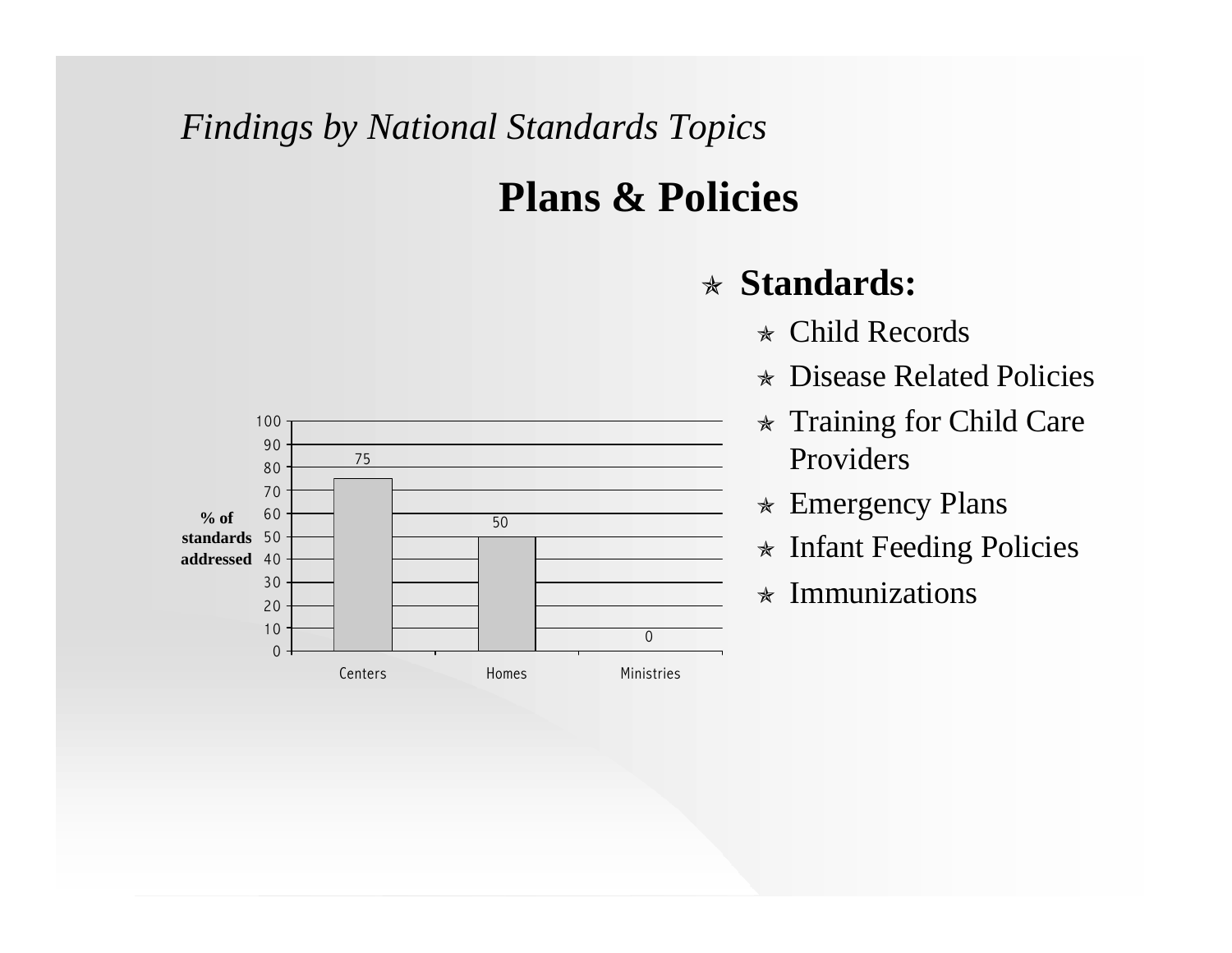# **% of National Standards in**  *Stepping Stones* **included at 3 or greater level**

- $\approx$  60% center requirements
- $\star$  32% child care home requirements
- $\approx$  20% registered ministries requirements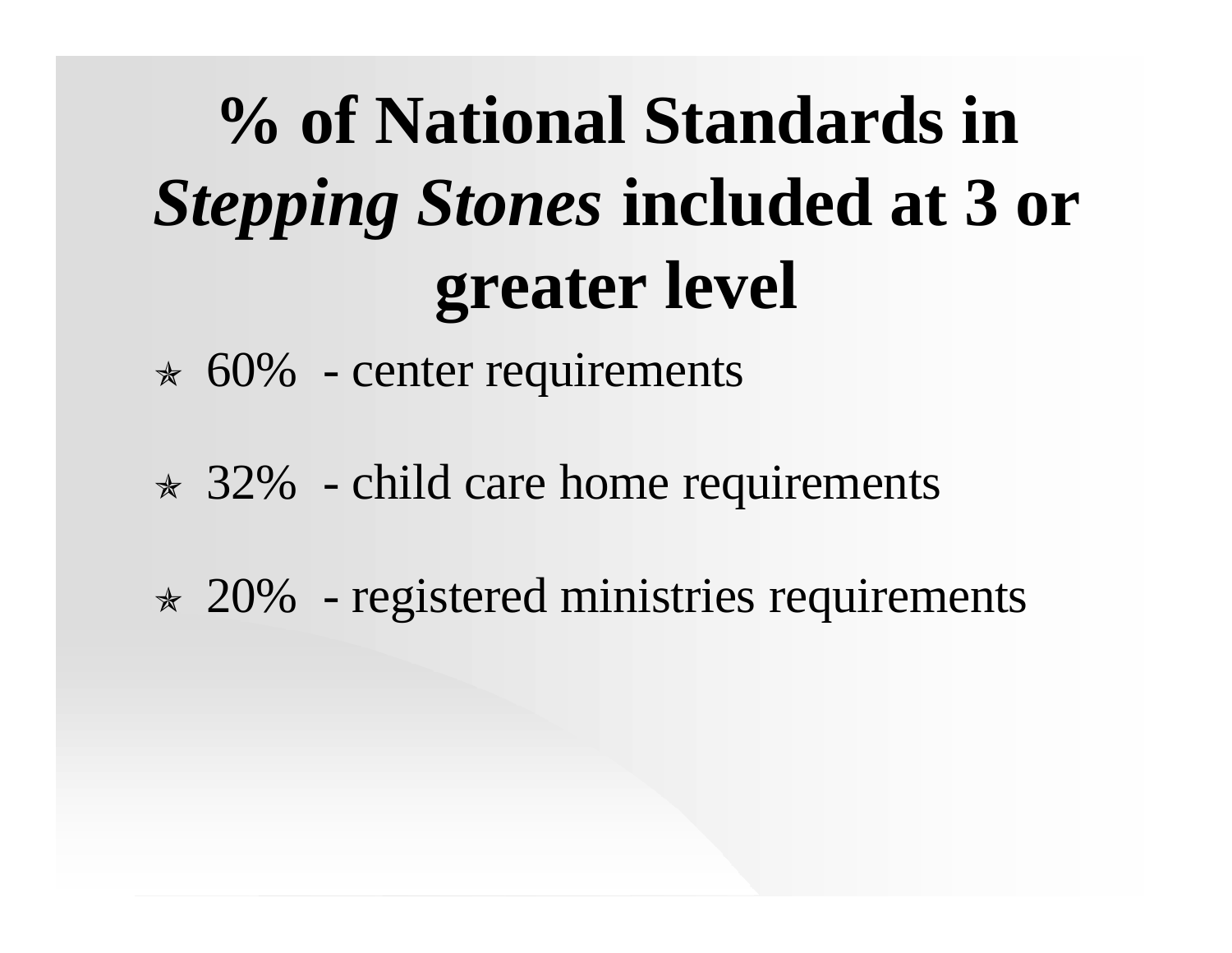## **Critical factors affecting Indiana not addressed by study**

- $\ast$  Limited scope of application of child care licensure and registration system
- $\ast$  Extremely limited guidance for application of standards
- <sup>ò</sup> Degree of enforcement of licensure/registration requirements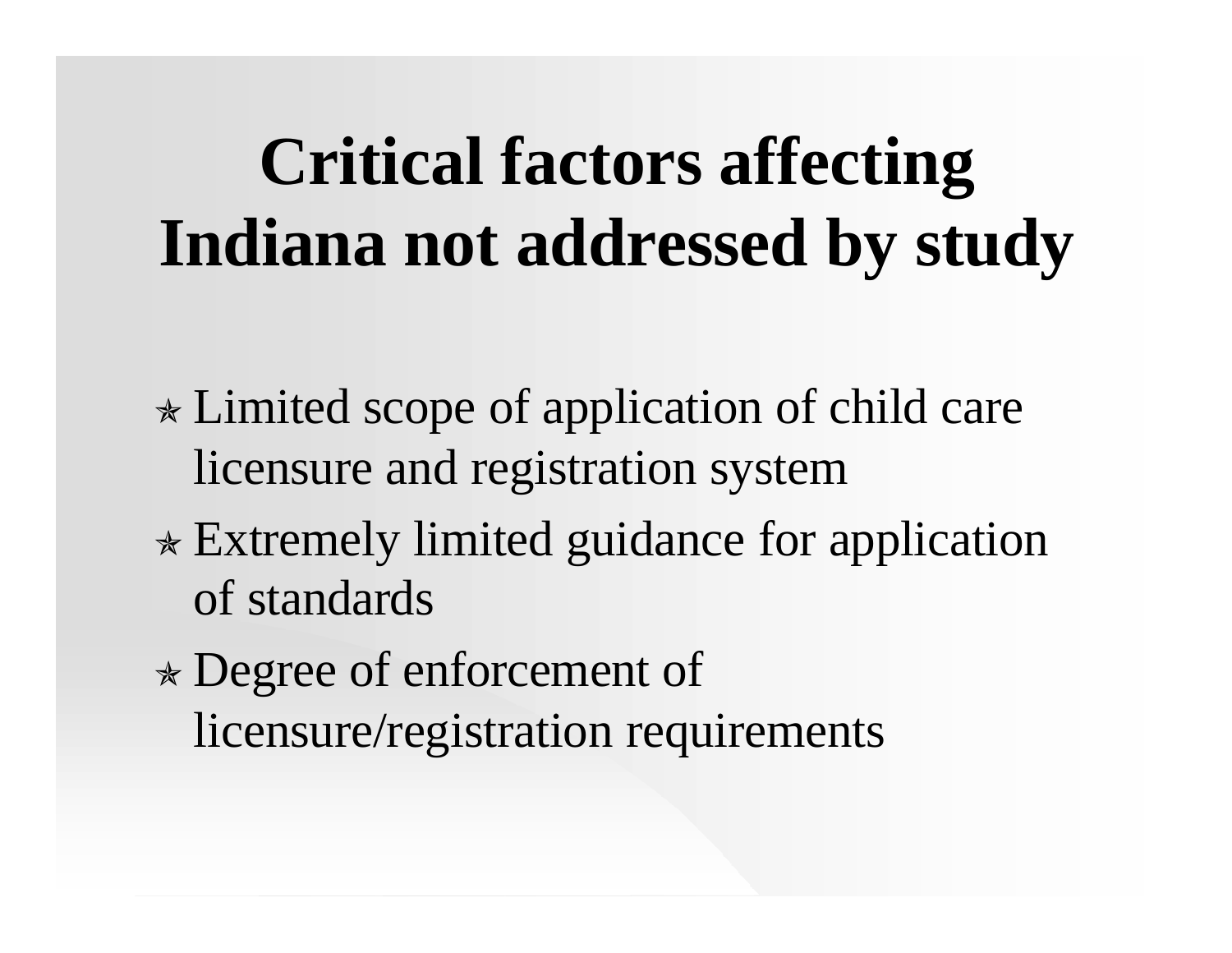## **Types of Unregulated Child Care in Indiana**

- $\star$  School-based (e.g., before and after school care)
- $\star$  Nonresidential programs for children that provide services less than four (4) hours a day (e.g., half-day preschools)
- $\star$  Recreation programs for children that operate for not more than ninety (90) days in a calendar year.
- $\star$  Programs whose primary purpose is to provide social, recreational, or religious activities for school age children.
- $\star$  Programs serving migrant children
- $\star$  Child care homes caring only for relatives, or caring for less than six (6) unrelated children at one time.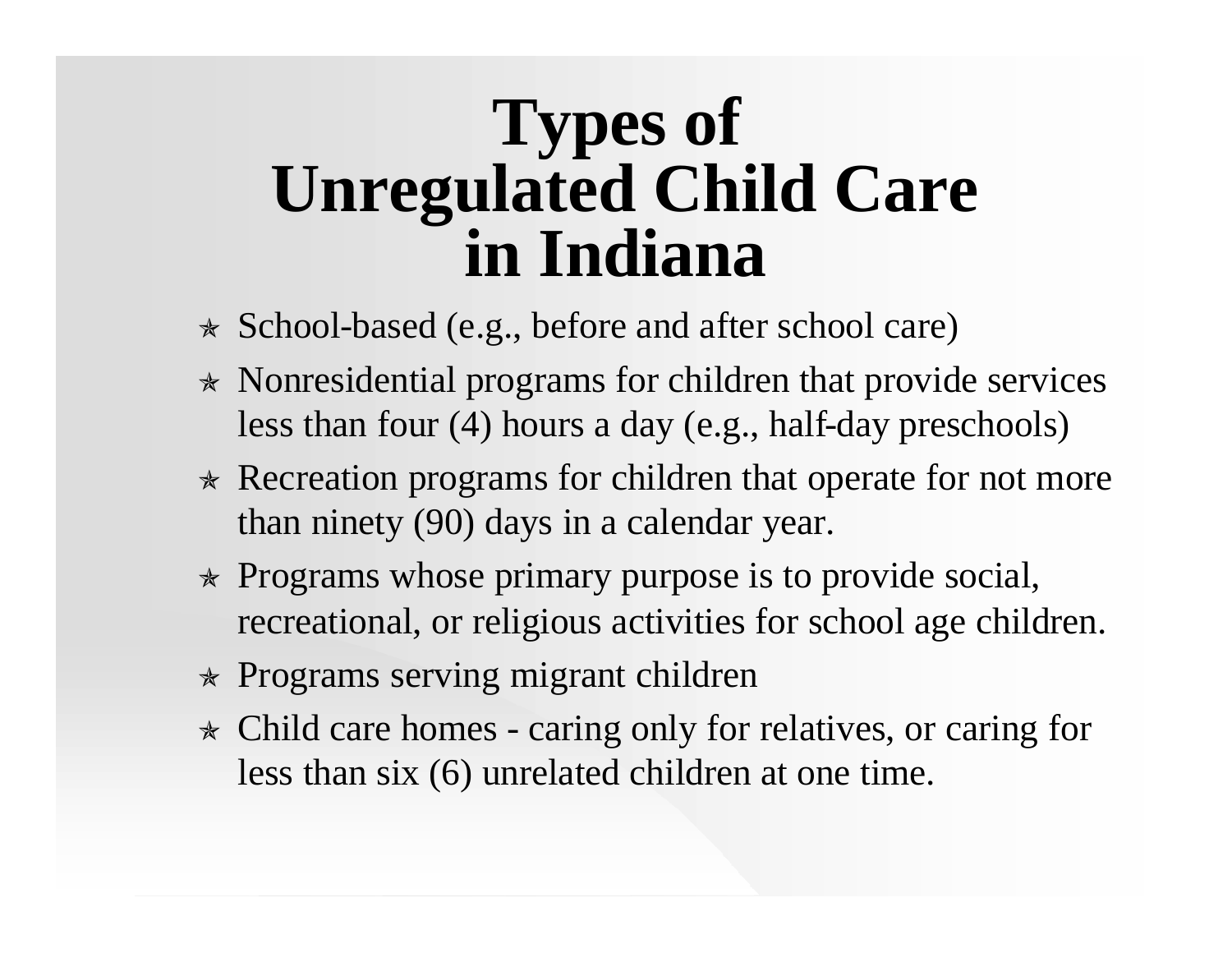# **Where are Indiana's children receiving child care ?**

 $\star$  In 1999, 680,000 children (birth to 12 years of age) were in need of child care òLicensed child care centers - 55,645 children  $\ast$  Licensed child care homes homes -up to 38,000

 $\star$  Total licensed capacity 94,000

 $\ast$  Registered child care ministries - unknown ò**586,000 children in unlicensed care**

 $\star$  Information supplied by the Family Social Services Administration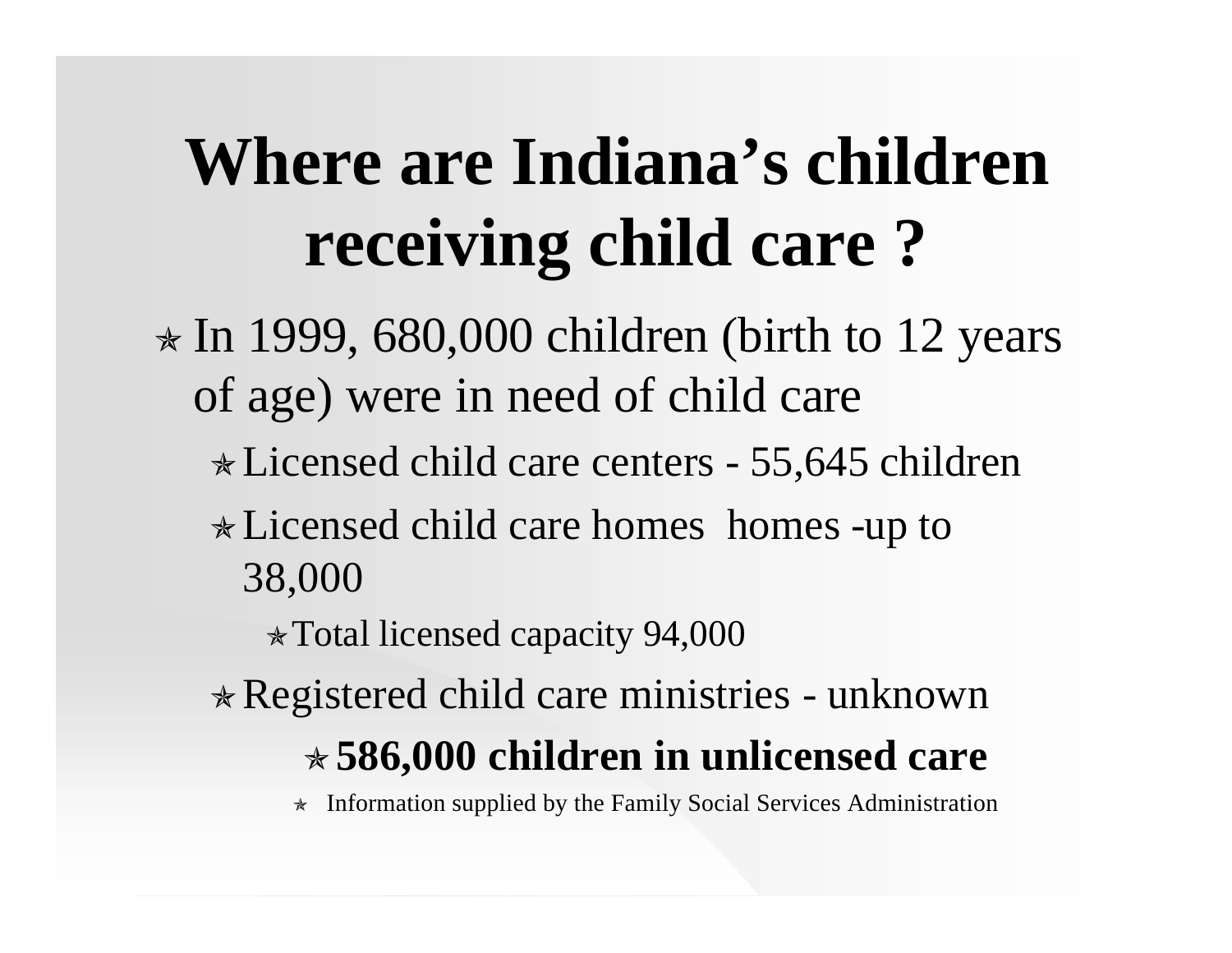**What % of the dollars spent on human care regulation in Indiana are used to protect our youngest citizens ?**

**We don't have an answer !**